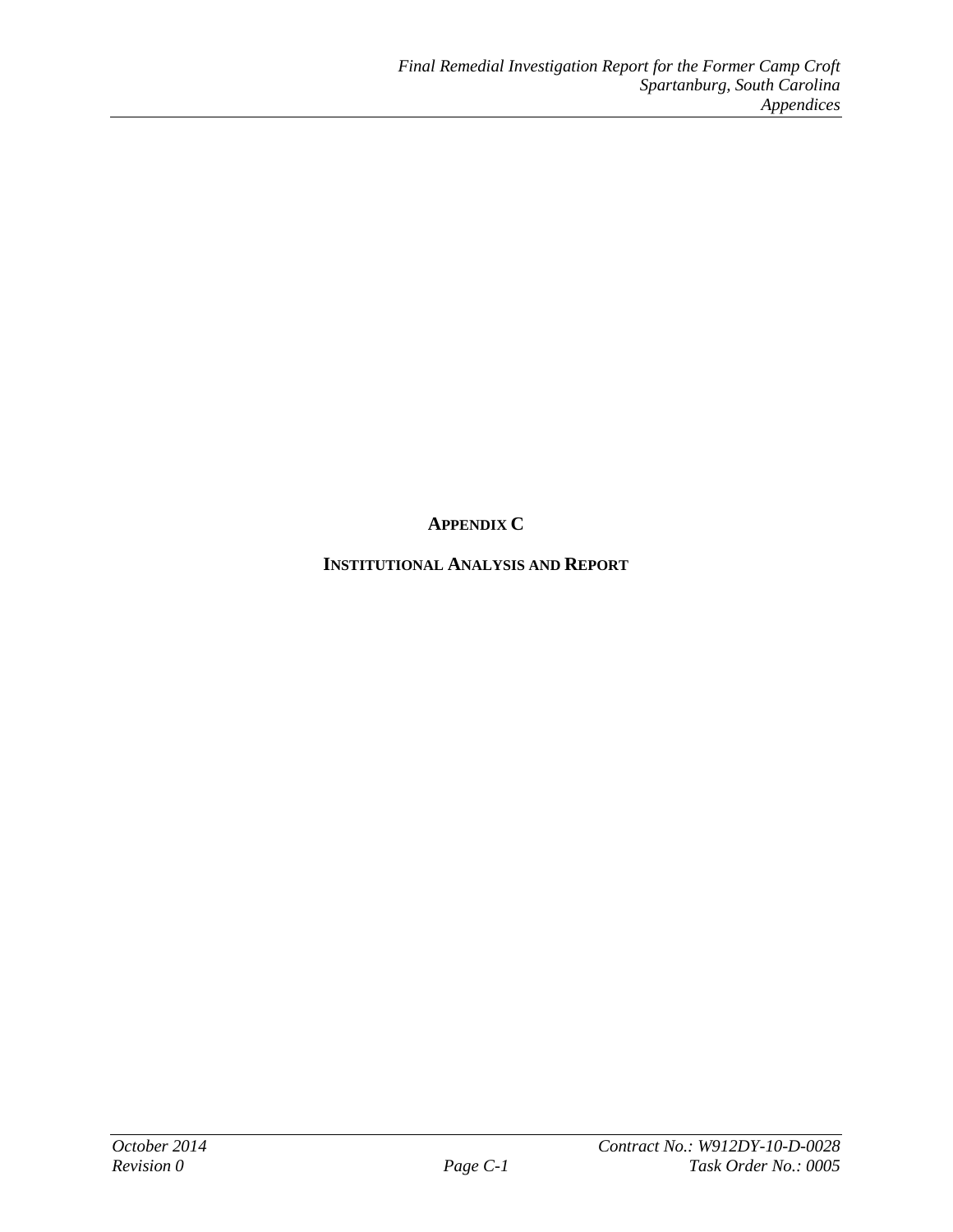*This page intentionally left blank*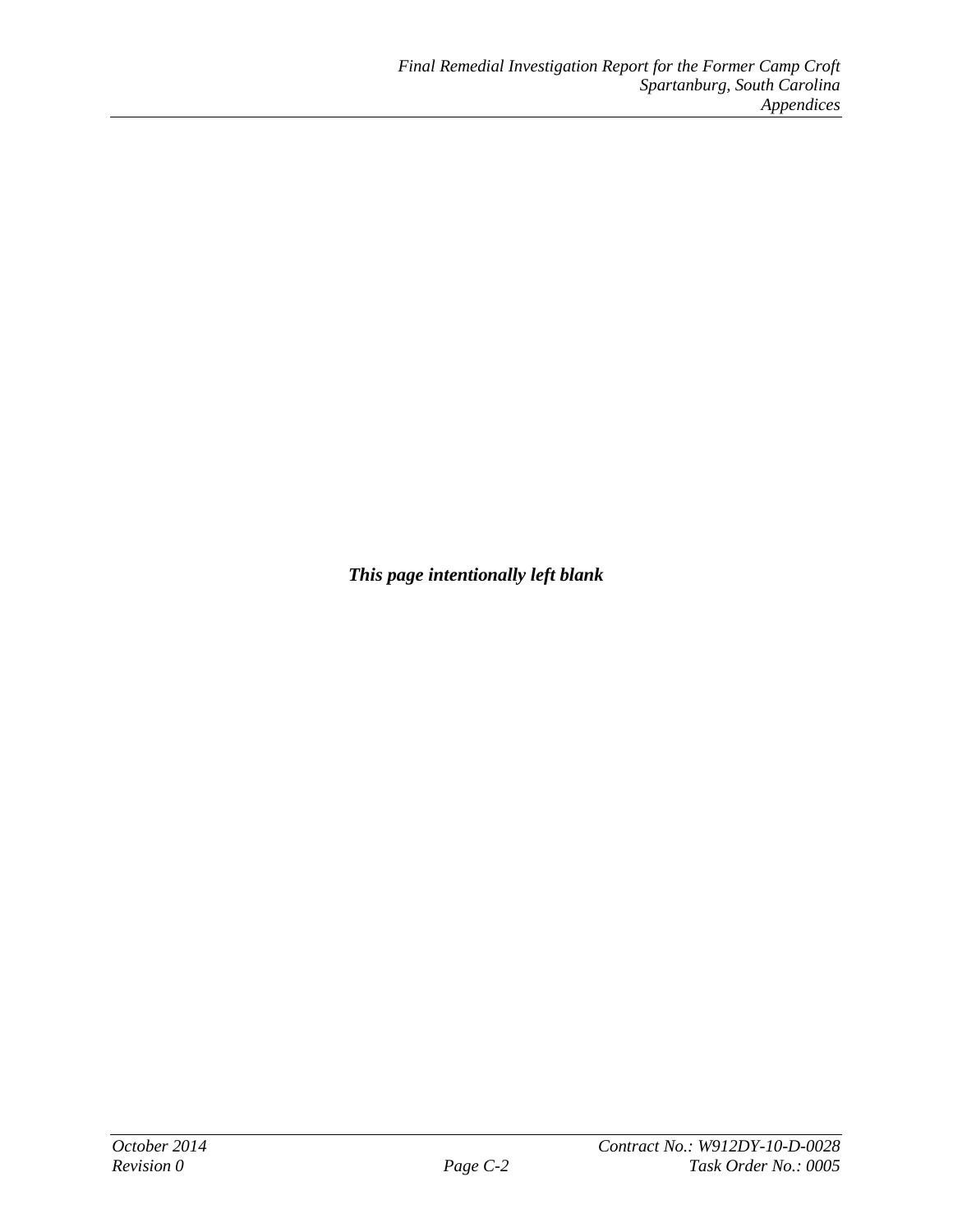# **INSTITUTIONAL ANALYSIS AND REPORT**

# **1.0 PURPOSE OF STUDY**

1.0.1 The objective of the institutional analysis is to identify government agencies having jurisdiction over Formerly Used Defense Sites (FUDS) at the former Camp Croft, and assess their appropriateness, capability, and willingness to assert this control. Information obtained during the analysis will be used for formulation of the Institutional Analysis Plan. The Technical Project Planning (TPP) process identified current land use and future land use plans. The five elements listed below were taken into consideration when assessing the ability of a local, state, or Federal agency to assist in the implementation or monitoring of a proposed institutional control program.

## **2.0 METHODOLOGY**

### **2.1 RESPONSE STRATEGIES**

2.1.1 There are three general categories of response strategies to MEC-related risk remaining on FUDS:

- 1. MEC removal (clearance);
- 2. Access Control; and
- 3. Behavior Modification.

2.1.2 The removal of the potential MEC exposure pathway is the ultimate goal, however, on certain sites this cannot be guaranteed. When the complete removal of all MEC cannot be carried out, is not necessary, or is not feasible, access control and behavior modifications become necessary. Access controls and behavior modification are also known as institutional controls. Institutional controls can be implemented as simply as placing signs around an area to warn of the possible dangers, to restricting access to the area of concern, to deed restrictions. Institutional controls must be performed with a joint effort of the property owner(s), local and/or state officials. Institutional Controls are not effective if one does have the complete participation from all parties.

## **2.2 ANALYSIS METHODOLOGY**

In order to determine the correct institutional controls (or land use controls; LUCs) for the former Camp Croft, the following issues need to be considered:

- Likelihood of MEC:
- Future land use: and
- Public access to the site.

## **3.0 SCOPE OF EFFORT**

This Institutional Analysis report was prepared in accordance with guidance developed by the U.S. Army Engineering and Support Center, Huntsville (USAESCH). This analysis supports the development of strategies that will require the cooperation of private, and state, and Federal authorities. The institutions most likely to be involved variously in implementation of institutional or land use controls include: Corps of Engineers, South Atlantic Division,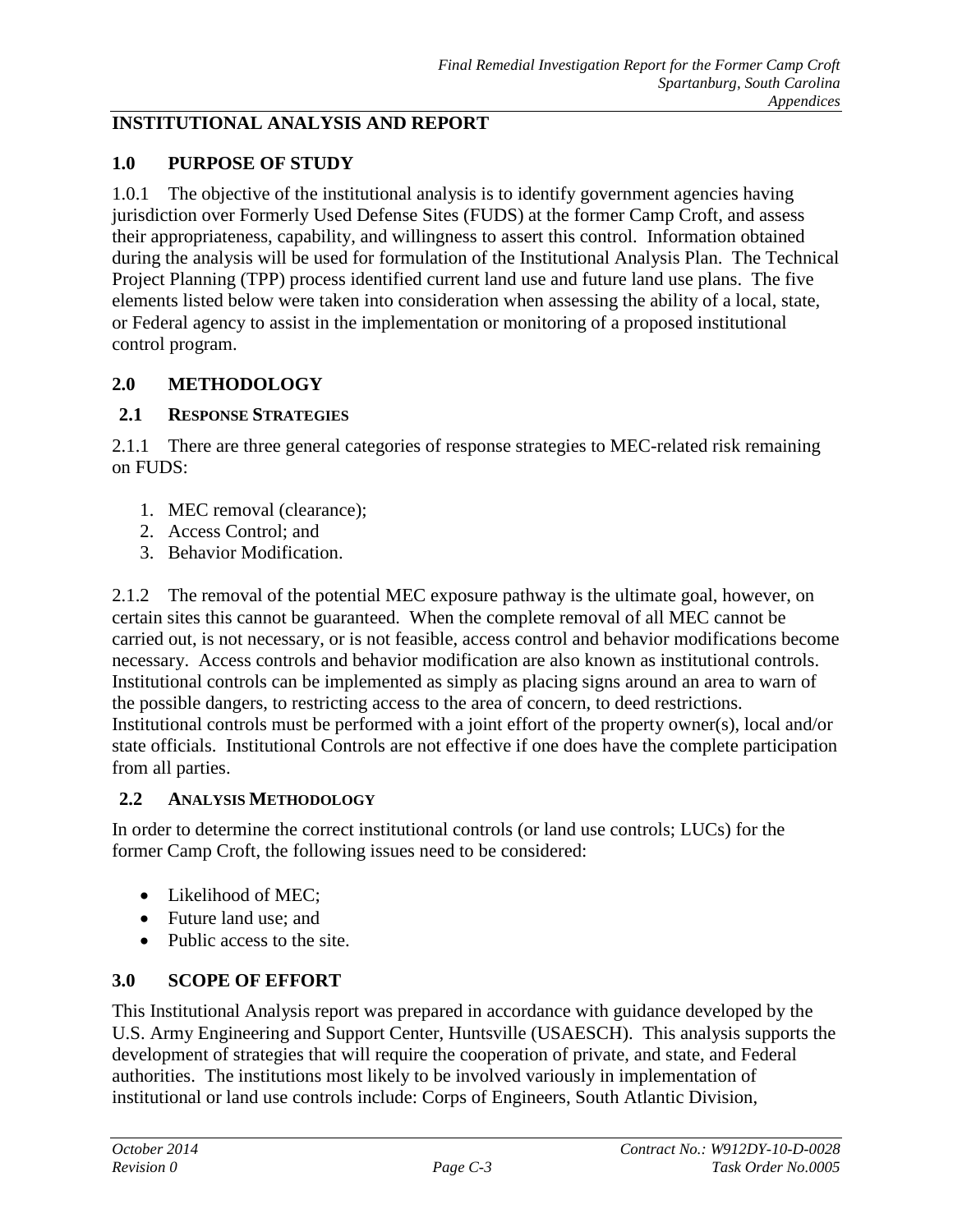Charleston District (CESAC), South Carolina Department of Health and Environmental Control (SCDHEC), the South Carolina State Park Service, and Spartanburg County. The authority of these institutions varies, depending on property ownership; for example, the USACE has no authority to implement LUCs on private property. Additional agencies may become relevant for the institutional controls to work. These agencies will also be evaluated.

# **4.0 SELECTION CRITERIA**

4.0.1 A list of agencies, individuals, and organizations will be selected based on relevance to the institutional control process. A set of criteria was used in the selection of agencies. For each institution selected for review, the following information will be gathered:

- Agency name;
- Origin of institution;
- Basis of Authority;
- Sunset Provisions (refers to the periodic review of government agencies in order to continue their existence);
- Geographic jurisdiction;
- The limits of the agency's authority;
- Public safety function;
- Land use control function;
- Financial capability (in general terms only, not detailed accounting);
- Desire to participate in the institutional control program; and
- Constraints to Institutional Effectiveness.

4.0.2 This information will be included in a future revision of the Institutional Analysis.

## **5.0 ACCEPTANCE OF JOINT RESPONSIBILITY**

All parties would need to accept some level of responsibility for institutional controls to remain viable.

# **6.0 TECHNICAL CAPABILITY**

The South Carolina Parks Department and Spartanburg County have the ability to limit access and provide awareness to residents, visitors, and employees that work within the boundaries of the former Camp Croft. These controls require limited technical capability.

# **7.0 INTERGOVERNMENTAL RELATIONSHIPS**

Intergovernmental relationships exist between SCDHEC, the South Carolina Parks Department, CESAC, and Spartanburg County.

# **8.0 STABILITY**

The CESAC, SCDHEC, the South Carolina Parks Department, and Spartanburg County are government entities and, hence, are expected to be the most stable type of organizations.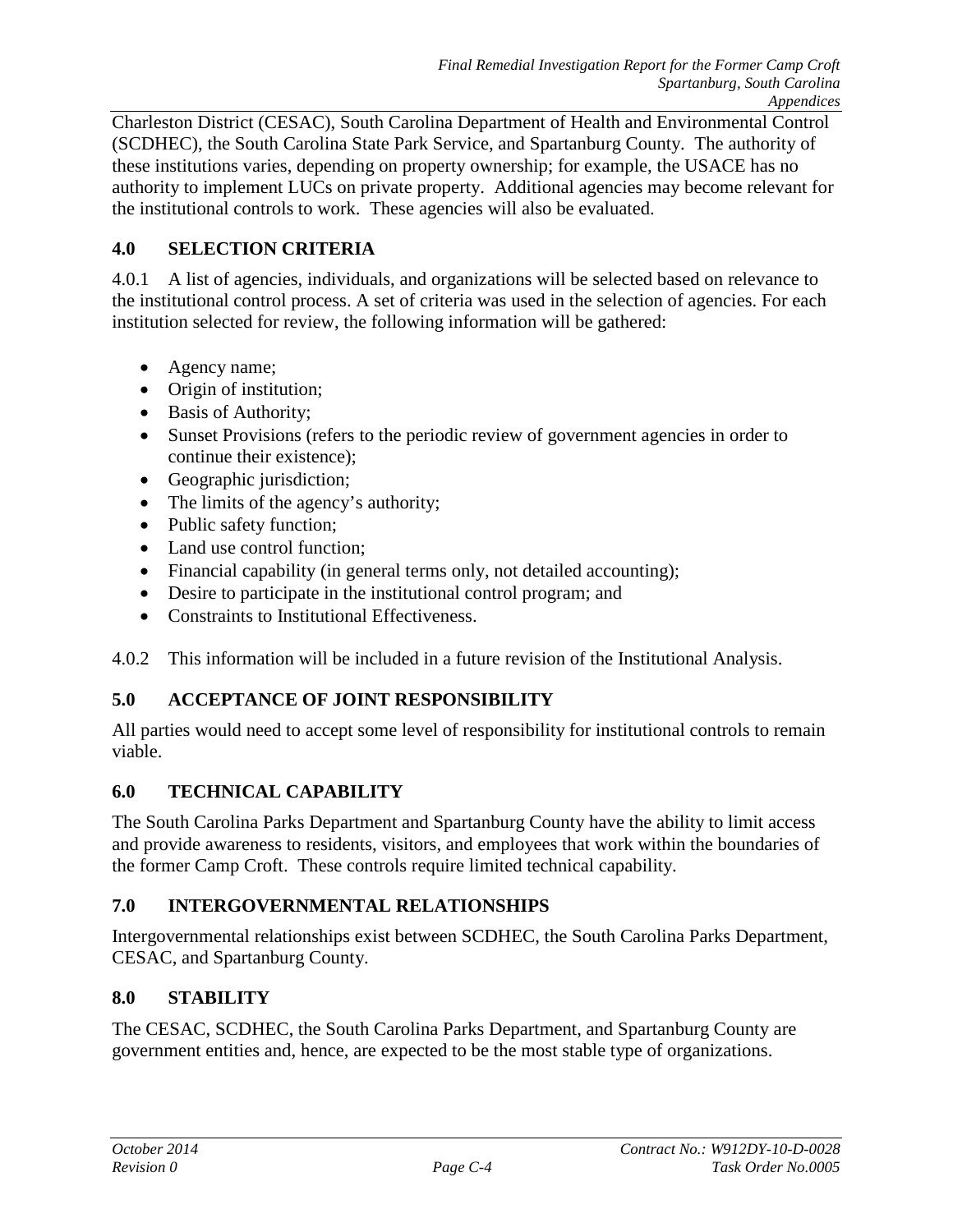# **9.0 FUNDING SOURCES**

The Defense Environmental Restoration Account (DERA) funds the FUDS program. The funding is programmed annually with congressional appropriations. Programming is also reviewed annually and can be modified if necessary.

### **10.0 RECOMMENDATIONS**

A Feasibility Study (FS) is necessary to develop and analyze munitions response alternatives, including Institutional Controls, at the former Camp Croft. The FS will be a stand-alone document.

## **11.0 INSTITUTIONAL CONTROL ALTERNATIVES ANALYSIS**

11.0.1 Managing risks related to MEC hazards can be accomplished through MEC removal actions, access control, public education, or a combination of these strategies. Three causative factors to avoid and understand that help prevent any MEC-related accidents:

- Presence of MEC;
- Access to MEC: and
- Behavior with MEC.

11.0.2 If there is no MEC on a site there is no possibility for a MEC-related accident, and conversely if there is MEC present and public access, there is the risk of a MEC-related accident. If site access is restricted and people are educated about the risk, the chance of a MEC-related accident can be reduced. Institutional Control Alternatives and recommendations presented in this report are based on the assumption that public access at the former Camp Croft site will be unrestricted.

#### **11.1 INSTITUTIONAL CONTROL ALTERNATIVES**

There are many ways to protect the public from MEC-related accidents. Institutional controls protect the public and other personnel with little to no impact on day-to-day activities. The following sections briefly describe actions and controls that may be considered for the former Camp Croft site.

#### *11.1.1 Warning Signs*

Warning signs are an effective way to inform personnel of the hazards in the area. They can also keep unauthorized personnel from entering a hazardous area. Warning signs should be placed on the outer boundary of the site warning the public of the possible danger if they come closer to the site, and the appropriate actions to take if a suspected munitions item is encountered.

#### *11.1.2 Educational Programs*

The use of educational programs is an effective means of reducing risk from public exposure to MEC. Education can be tailored to meet site-specific needs. Examples of educational programs include public notices and formal education sessions. Educating the local community is an important aspect of any institutional control program. Public awareness of the hazards associated with a site will encourage the public to take the necessary precautions to avoid exposure. Educational programs may be audience specific and can be performed as often as necessary to educate those with the greatest risk for exposure to MEC (e.g., construction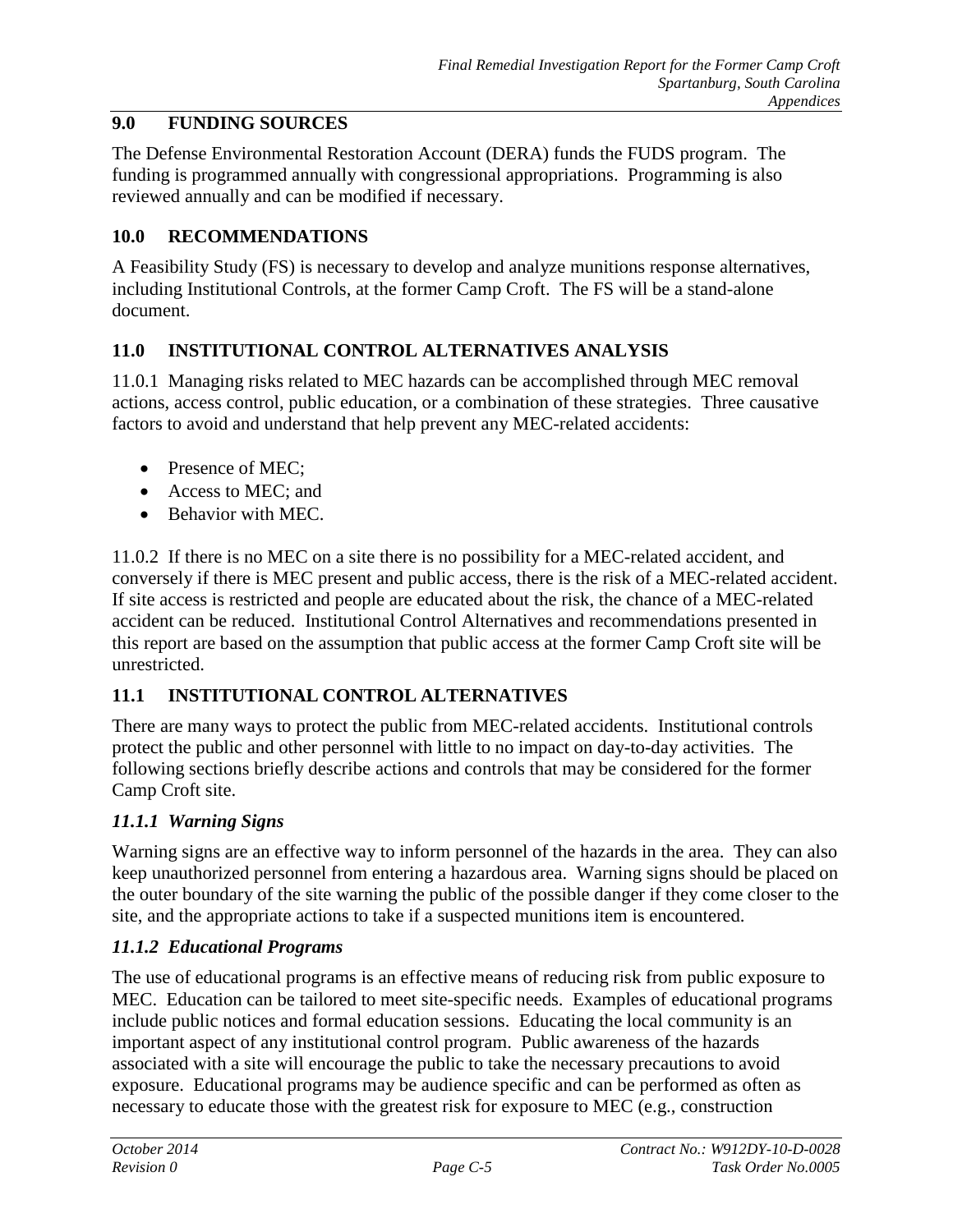personnel). Educational efforts can be a stand-alone institutional control, but can also improve the effectiveness of other controls.

## *11.1.2.1 Public Notices*

The local community can be educated through implementation of a public-notice campaign that may include mailings of informational pamphlets, installation of display cases, public service announcements, or recurrent notices in local newspapers. These educational media can serve to educate the local community and visitors to the area. The following paragraphs provide details concerning various types of public notices that can be used to educate and inform local communities.

#### *11.1.2.2 Community Awareness Meetings*

Community awareness meetings are normally held when significant site-specific documents are released to the public and provide information regarding:

- How site-specific information was evaluated in the RI and FS reports;
- MEC previously recovered at the site;
- Options available to remove MEC (if required) and enhance public safety; and
- Recommendations being made to address a particular site.

#### *11.1.2.3 Letter Notifications, Informational Pamphlets, and Fact Sheets*

Letter notifications (US certified mail) are an effective means of informing property owners of the results of the RI and FS investigations and the types of MEC that have been found. Letter notifications can be mailed to each landowner/resident within or adjacent to a MEC site to inform them of the investigation results and the proposed recommendations for the area. Informational pamphlets and fact sheets can be developed and distributed to support safety briefings and/or speaking engagements and can be effective as stand-alone educational materials. Informational pamphlets and fact sheets can warn the public of the hazards of MEC and provide information relating to the former military operations that occurred at a site. Informational pamphlets and fact sheets can be mailed to property owners/lessees in the vicinity of an MEC site and be included with seasonal hunting schedules and permits issued by the USFS. Effective pamphlets or fact sheets contain photographs and/or drawings of typical MEC items that the public might encounter and previously recovered MEC locations on a map, and the expected response/safety guidance. A telephone number for the appropriate local authority should be included in the informational pamphlet or fact sheet.

#### *11.1.2.4 Formal Education Sessions*

Formal education sessions may include community education classes. The classes can be given to a variety of audiences including public forums, local government, emergency response personnel, property owners, and construction personnel. The training sessions can be tailored to meet the specific interests/concerns of the audience, and can be an effective method to communicate the nature and extent of the hazards associated with MEC and the precautions to be taken in the event a person comes into contact with MEC. The training sessions may either be provided live by personnel knowledgeable in the site-specific conditions or through the distribution of MEC safety awareness training pamphlets or videos to local organizations and public libraries. To be effective, educational sessions need to be recurrent (e.g., every six months) so the public does not become complacent about the hazards associated with MEC.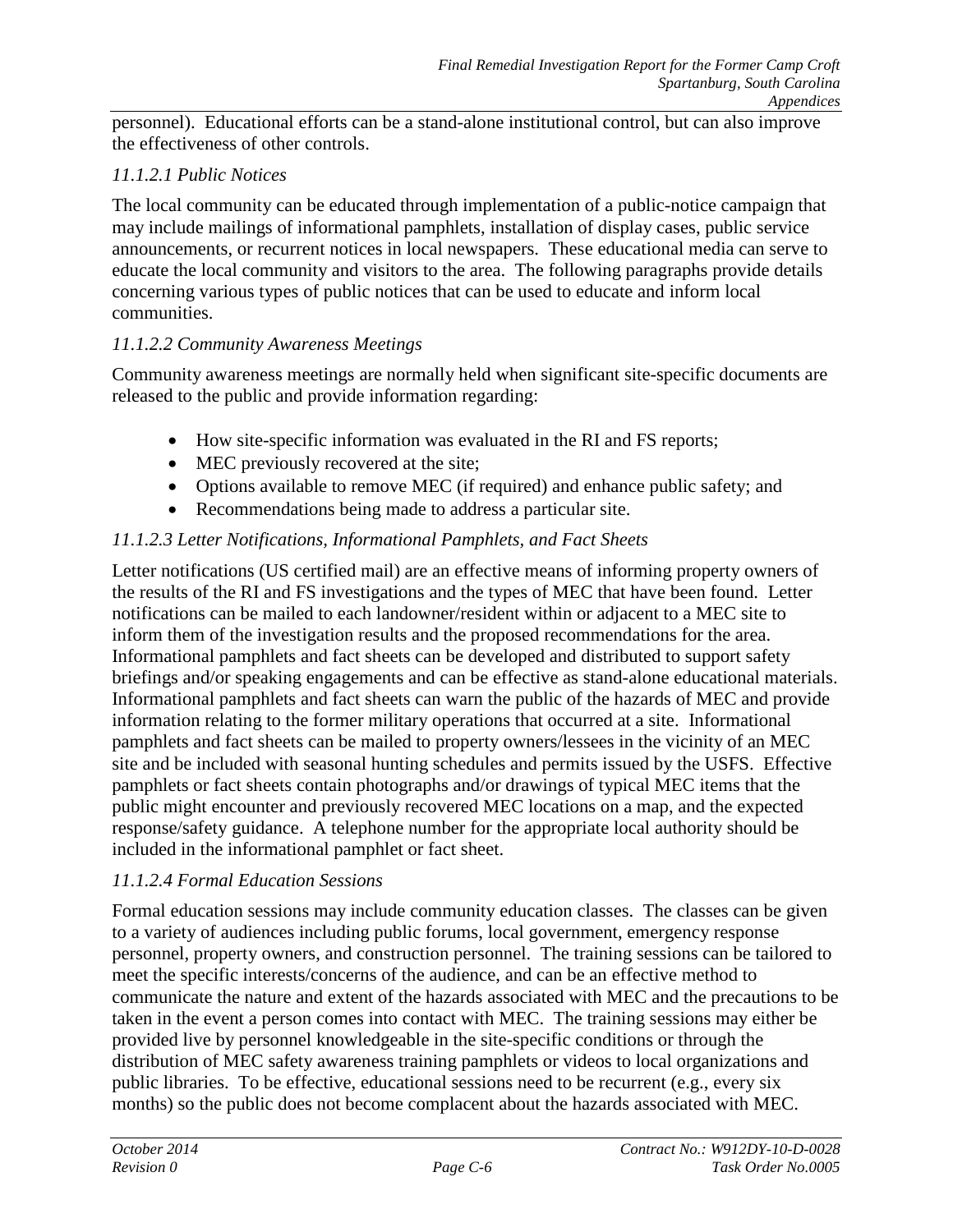Formal education sessions that are consistently performed are also successful in educating new homeowners and visitors to the area.

# *11.1.3 Zoning Restrictions*

Zoning restrictions are primarily legal mechanisms imposed to ensure the continued effectiveness of land use restrictions imposed as part of a remedial decision. Legal mechanisms may include restrictive covenants, negative easements, equitable servitudes, and deed notices. Administrative mechanisms include notices, adopted local land use plans and ordinances, construction permitting, or other existing land use management systems that may be used to ensure compliance with use restrictions. All of these measures would require the cooperation of, and coordination with the landowner.

## *11.1.4 Fencing and Barriers Combined with Trespass Law Enforcement*

Direct intervention like fencing and other barriers combined with trespass law enforcement are the most effective way to keep unauthorized personnel from entering a hazardous area. These physical and legal mechanisms are imposed to ensure the continued effectiveness of land use restrictions imposed as part of a remedial decision. All of these measures would require the cooperation of, and coordination with the landowner.

# **11.2 COST**

The cost for each of these institutional controls can vary greatly. The cost analysis of the proposed institutional controls will be provided in detail in the FS report.

# **12.0 RESIDUAL RISK**

## **12.1 EDUCATIONAL CONTROLS**

12.1.1 The use of educational controls is usually a good strategy to manage and reduce residual risk from public exposure to MEC. An educational program may take on many forms and be easily tailored to meet the specific needs of a site and the surrounding community. Examples of educational programs include formal education seminars and public notices (EP 1110-1-24).

12.1.2 Generally, if people are aware of and understand the hazards associated with a MECcontaminated site, they will take the necessary precautions to avoid exposure. Educational programs can be tailored to meet the specific needs of a particular audience (e.g., local homeowners, school children, regulators, developers, etc.) and can be performed as often as necessary to educate those that are at greatest risk for exposure to MEC. Educational efforts constitute a stand-alone institutional control, but can also improve the effectiveness of other controls that are part of the overall program (EP 1110-1-24).

## **13.0 ROLES, RESPONSIBILITIES AND AUTHORITIES FOR INSTITUTIONAL CONTROLS**

Several agencies and/or organizations would have a role in institutional control alternatives that might be implemented at the former Camp Croft site. Table 1 depicts the control alternative, management role, execution role, and MEC risk reduction if selected as the appropriate alternative for any of the MRS' within the former Camp Croft site. The potential roles, responsibilities, and authorities that each organization will have in implementing, maintaining,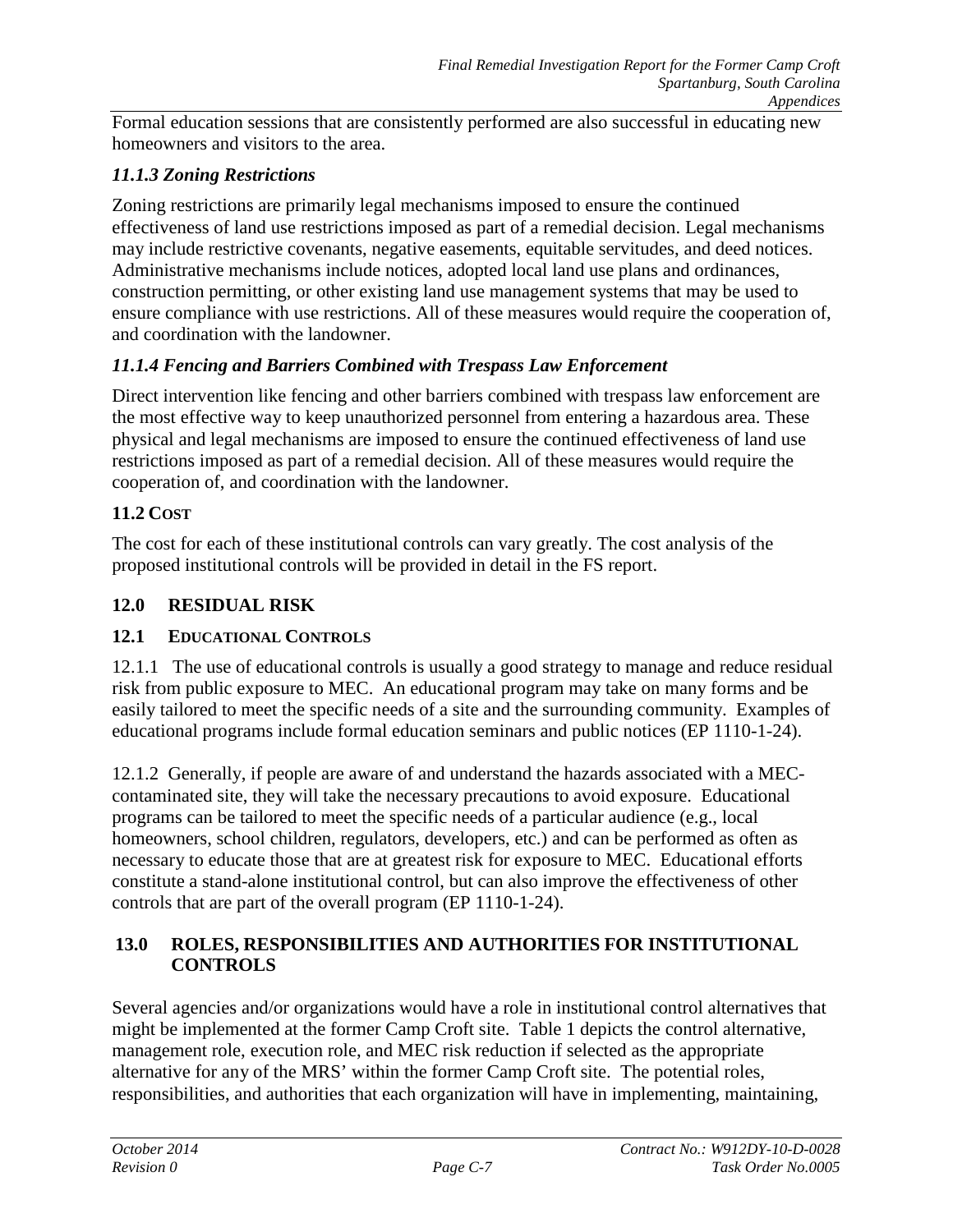monitoring, and enforcing institutional controls are provided in Table 2. Legal, administrative, and engineering controls are not likely to be implemented as the sole institutional control option. As part of the analysis, stakeholders will be contacted to determine their willingness and capability to participate in implementation of institutional controls, if selected; Table 3a provides a summary of efforts to correspond with stakeholders through the date of the draft Remedial Investigation. This table will be completed once interviews are conducted, concurrent with finalizing the FS document. As a result, each agency's willingness and capability to implement institutional controls is unknown at this time (Table 3b).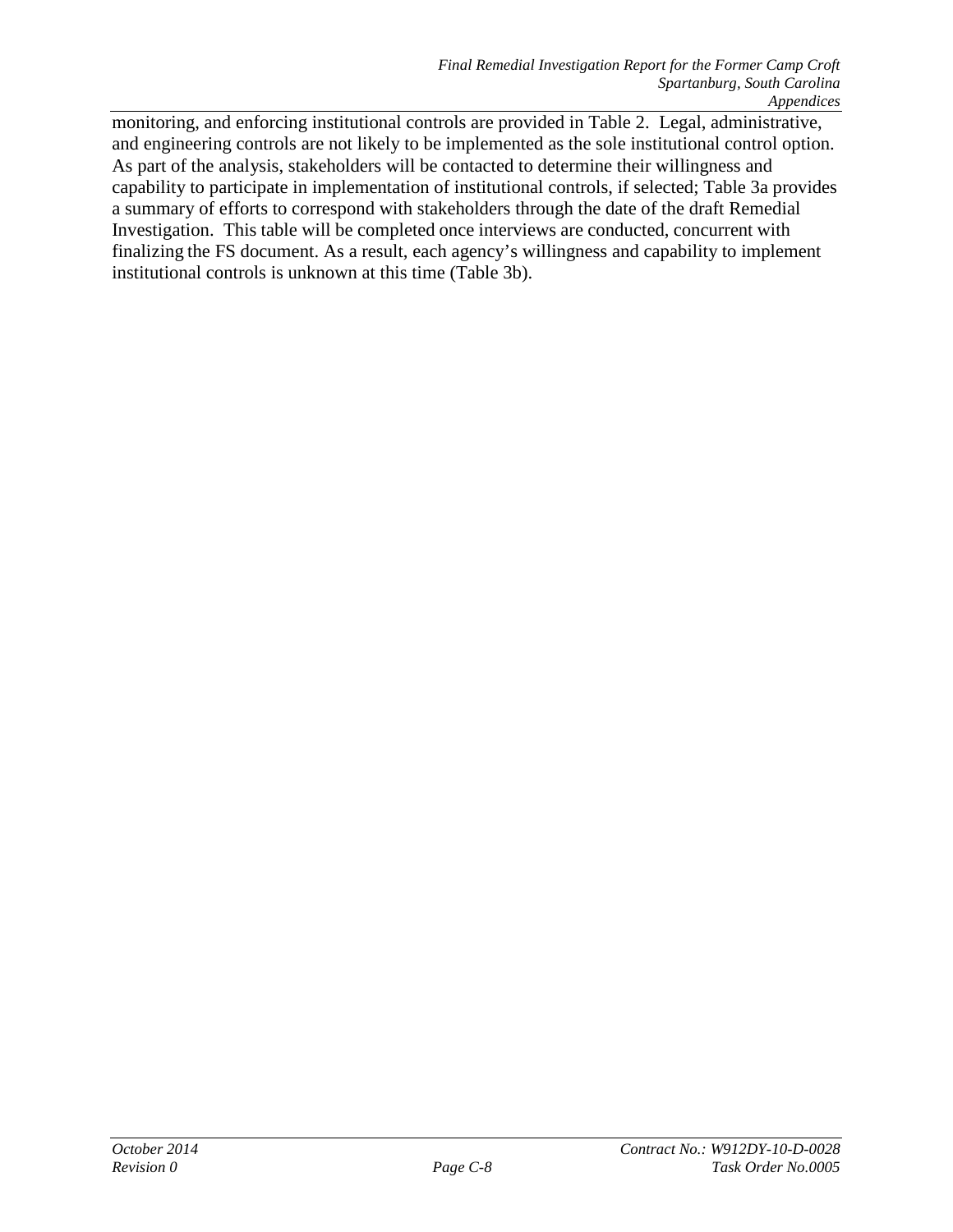| <b>Control</b><br><b>Alternative</b>                     | <b>Management</b><br><b>Role</b> | <b>Execution Role</b> | <b>MEC Risk Reduction</b>                                    |  |
|----------------------------------------------------------|----------------------------------|-----------------------|--------------------------------------------------------------|--|
| Barriers/Fencing<br>with Enforcement                     | <b>CESAC</b>                     | <b>TBD</b>            | Highly effective at minimizing<br>exposure to potential MEC. |  |
| Zoning<br><b>Restrictions</b>                            | <b>CESAC</b>                     | <b>TBD</b>            | Moderately effective.                                        |  |
| Installation &<br>Maintenance of<br><b>Warning Signs</b> | <b>CESAC</b>                     | <b>TBD</b>            | Moderately effective.                                        |  |
| Appropriate land<br>uses by landowner                    | <b>CESAC</b>                     | TBD                   | Moderately effective.                                        |  |
| Notices attached<br>to permits                           | <b>CESAC</b>                     | <b>TBD</b>            | Highly effective.                                            |  |
| Educational<br>Programs                                  | <b>CESAC</b>                     | TBD                   | Highly effective.                                            |  |

### **TABLE 1 INSTITUTIONAL CONTROLS ALTERNATIVES ANALYSIS**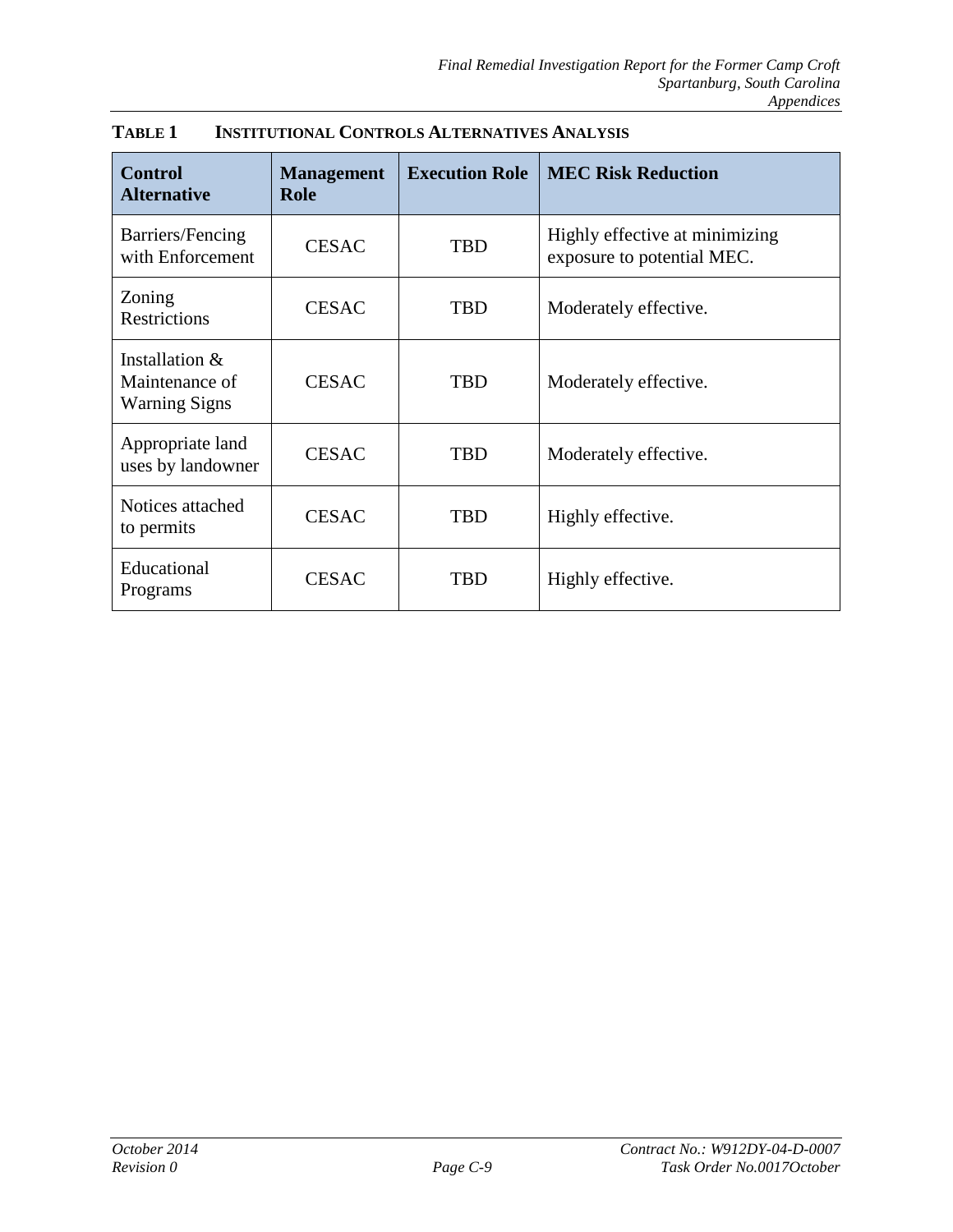# **TABLE 2 - ROLES, RESPONSIBILITIES AND AUTHORITIES FOR IMPLEMENTATION OF INSTITUTIONAL CONTROL**

| Agency/<br><b>Institution</b>         | <b>Role</b>                                                                                                                                         | <b>Responsibility</b>                                                                                                                                                                                                                                                                 | <b>Authority</b>                                                                                                                                     |
|---------------------------------------|-----------------------------------------------------------------------------------------------------------------------------------------------------|---------------------------------------------------------------------------------------------------------------------------------------------------------------------------------------------------------------------------------------------------------------------------------------|------------------------------------------------------------------------------------------------------------------------------------------------------|
| <b>CESAC</b>                          | Represents federal<br>government in execution,<br>oversight, and procurement<br>of munitions response<br>actions at former Camp<br>Croft.           | Initiate the Decision<br>$\bullet$<br>Document<br>• Inspect condition of<br>signage<br>• Report new discoveries<br>of MEC to SCDHEC<br>Disseminate information<br>and instructional<br>pamphlets at meetings                                                                          | Fund MEC<br>$\bullet$<br>response actions<br>Perform MEC<br>$\bullet$<br>investigations and<br>munitions<br>response actions                         |
| <b>SCDHEC</b>                         | SCDHEC represents the<br>state government agency<br>conducting regulatory<br>oversight of munitions<br>response actions at the<br>former Camp Croft | • To protect human health<br>and the environment.<br>• Responds to releases,<br>threats of releases, or<br>discoveries of hazardous<br>substances that present a<br>substantial<br>endangerment to public<br>health or the<br>environment.<br>• Enforcement of<br>environmental laws. | Applicable South<br>Carolina Code<br>Review/Comment<br>$\bullet$<br>on Decision<br>Documents<br>Enforcement of<br>$\bullet$<br>environmental<br>laws |
| South Carolina<br>Parks<br>Department | Represent issues related to<br>site use for recreational<br>purposes and the impacts of<br><b>Institutional Controls on</b><br>these uses.          | • Allow installation of<br>signage alerting<br>recreational users and<br>others of the MEC<br>hazards at the site<br>• Participate in<br><b>Educational Awareness</b><br>Program<br>Distribute information to<br>personnel and site<br>visitors                                       | Institute and<br>$\bullet$<br>enforce controls<br>on site visitors                                                                                   |
| Spartanburg<br>County                 | Represents the county<br>government                                                                                                                 | Distribute information to<br>$\bullet$<br>county<br>personnel/residence<br>Participate in<br><b>Educational Awareness</b><br>Program                                                                                                                                                  | • None                                                                                                                                               |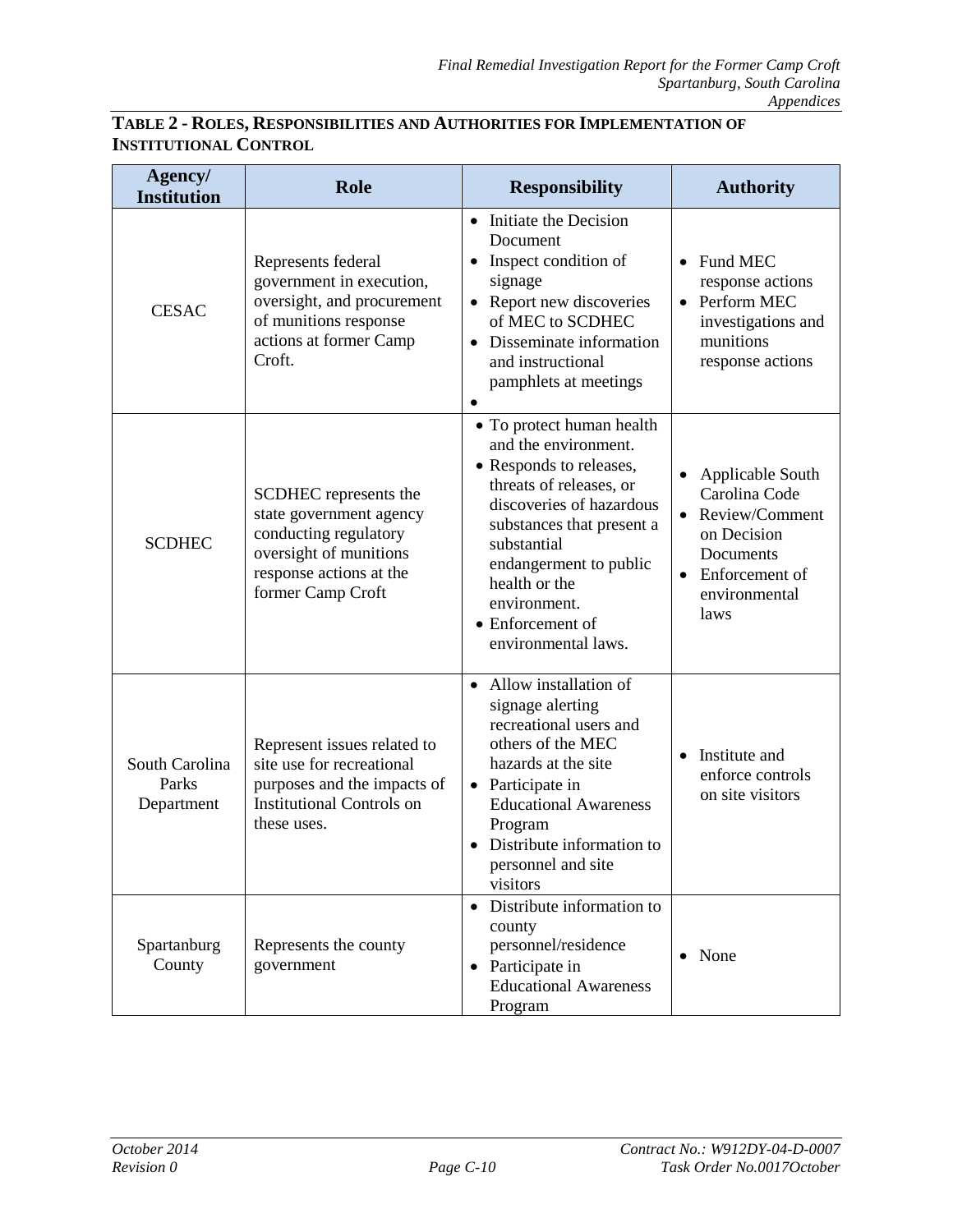| <b>Stakeholder</b>        | <b>Point-of-Contact</b>        | <b>Willingness to Participate in the</b><br><b>Institutional Control Program</b><br><b>Communications (email and/or</b><br>telephone) | <b>Response</b><br><b>Received</b><br>y/n |
|---------------------------|--------------------------------|---------------------------------------------------------------------------------------------------------------------------------------|-------------------------------------------|
| <b>CESAC</b>              | <b>Shawn Boone</b>             |                                                                                                                                       |                                           |
|                           | Shawn.A.Boone@usace.army.mil   |                                                                                                                                       |                                           |
|                           | 843-329-8158 (work)            |                                                                                                                                       |                                           |
|                           | 69A Hagood Avenue              |                                                                                                                                       |                                           |
|                           | Charleston, SC 29403-5107      |                                                                                                                                       |                                           |
| <b>SCDHEC</b>             | Susan Byrd                     |                                                                                                                                       |                                           |
|                           | byrdsk@dhec.sc.gov             |                                                                                                                                       |                                           |
|                           | 803-896-4188 (work)            |                                                                                                                                       |                                           |
|                           | Columbia, SC                   |                                                                                                                                       |                                           |
| South Carolina Parks      | John Moon                      |                                                                                                                                       |                                           |
| Department                | jmoon@scprt.com                |                                                                                                                                       |                                           |
|                           | 864-585-1283 (work)            |                                                                                                                                       |                                           |
|                           | 450 Croft State Park Road      |                                                                                                                                       |                                           |
|                           | Spartanburg, SC 29302          |                                                                                                                                       |                                           |
| <b>Spartanburg County</b> | Katherine L Hubbard (County    |                                                                                                                                       |                                           |
|                           | Administrator)                 |                                                                                                                                       |                                           |
|                           | $(864)$ 596-2526 (Phone)       |                                                                                                                                       |                                           |
|                           | khubbard@spartanburgcounty.org |                                                                                                                                       |                                           |

### **TABLE 3a SUMMARY OF EFFORTS TO CORRESPOND WITH STAKEHOLDERS**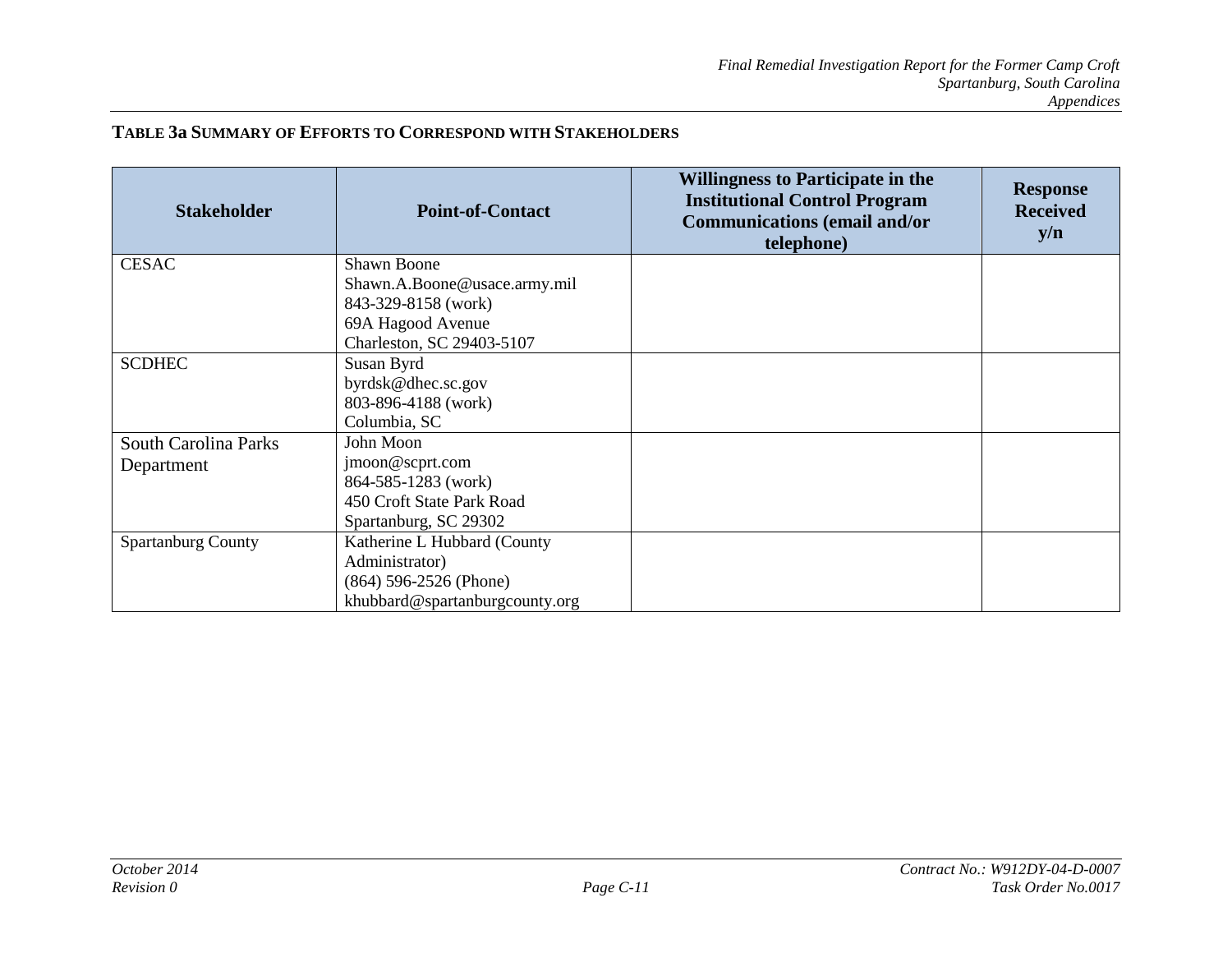| <b>Institutional</b><br><b>Control</b>                                                                | <b>Willingness</b> |               |                                                               | <b>Capability</b>            |              |               |                                                                      |                                     |
|-------------------------------------------------------------------------------------------------------|--------------------|---------------|---------------------------------------------------------------|------------------------------|--------------|---------------|----------------------------------------------------------------------|-------------------------------------|
|                                                                                                       | <b>CESAC</b>       | <b>SCDHEC</b> | <b>South</b><br>Carolina<br><b>Parks</b><br><b>Department</b> | <b>Spartanburg</b><br>County | <b>CESAC</b> | <b>SCDHEC</b> | <b>South</b><br><b>Carolina</b><br><b>Parks</b><br><b>Department</b> | <b>Spartanburg</b><br><b>County</b> |
| Maintenance<br>of Signs                                                                               | <b>TBD</b>         | <b>TBD</b>    | <b>TBD</b>                                                    | <b>TBD</b>                   | <b>TBD</b>   | <b>TBD</b>    | <b>TBD</b>                                                           | TBD                                 |
| <b>MEC</b><br>Awareness<br>Training                                                                   | TBD                | TBD           | TBD                                                           | <b>TBD</b>                   | TBD          | <b>TBD</b>    | <b>TBD</b>                                                           | TBD                                 |
| Issue<br>Pamphlets,<br>Fact Sheets,<br><b>Brochures</b><br>with permits<br>(i.e. building<br>permits) | <b>TBD</b>         | <b>TBD</b>    | <b>TBD</b>                                                    | <b>TBD</b>                   | <b>TBD</b>   | <b>TBD</b>    | <b>TBD</b>                                                           | TBD                                 |
| Fencing with<br>Trespass<br>Laws                                                                      | TBD                | <b>TBD</b>    | <b>TBD</b>                                                    | <b>TBD</b>                   | <b>TBD</b>   | <b>TBD</b>    | <b>TBD</b>                                                           | TBD                                 |
| Zoning<br>Restrictions                                                                                | TBD                | <b>TBD</b>    | TBD                                                           | <b>TBD</b>                   | <b>TBD</b>   | <b>TBD</b>    | <b>TBD</b>                                                           | TBD                                 |

# **TABLE 3b - WILLINGNESS AND CAPABILITY TO IMPLEMENT INSTITUTIONAL CONTROLS**

Note: TBD – To be determined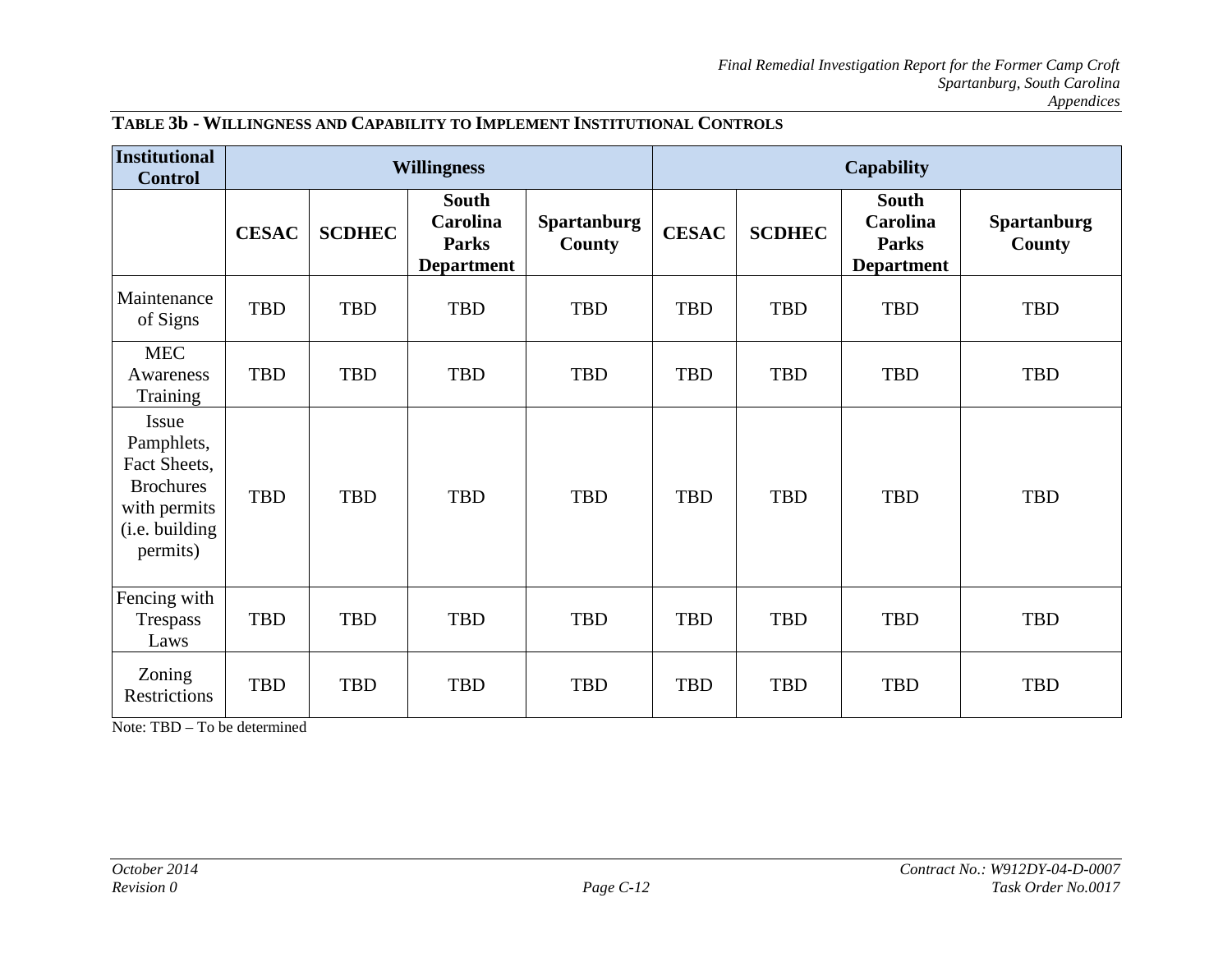# **ATTACHMENT A INDIVIDUAL INSTITUTIONAL ANALYSES**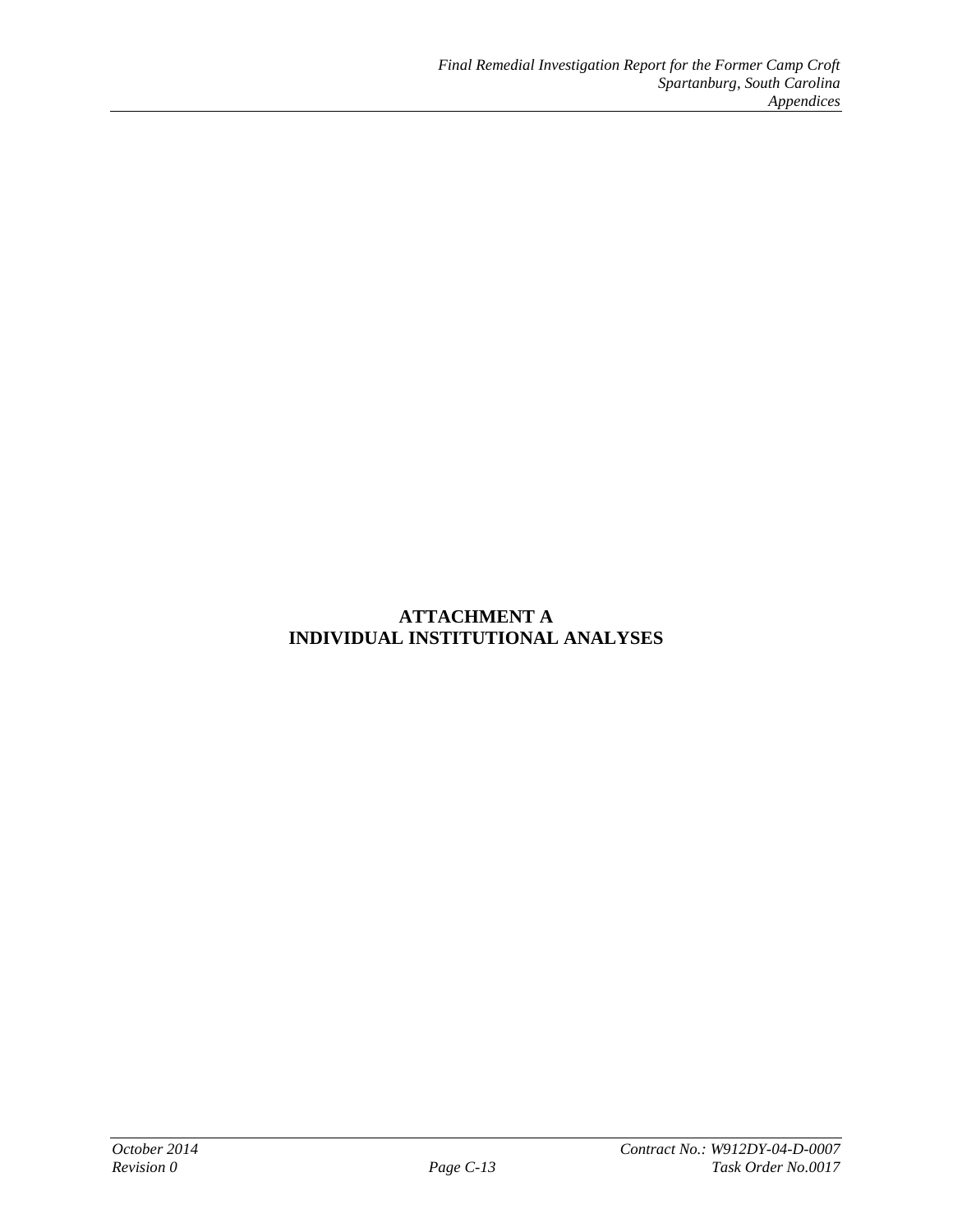*Page intentionally left blank.*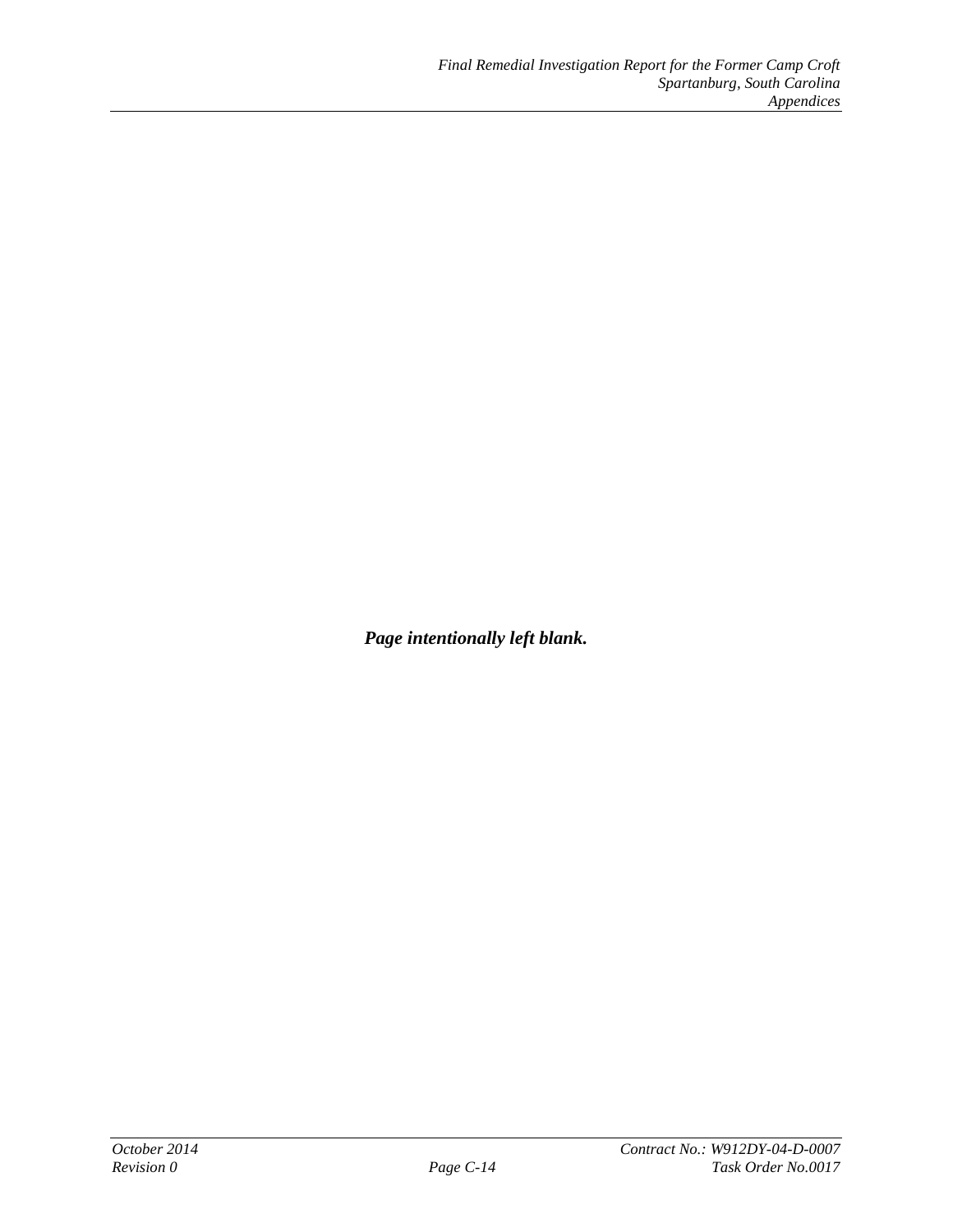*Name of Agency: Corps of Engineers, South Atlantic Division, Charleston District (CESAC)* 

*Origin of Institution:* The US Army Corps of Engineers (USACE) was established in 1775 under the Continental Congress for military and civil works missions. The Corps of Engineers Charleston District (CESAC) was established in 1821.

*Basis of Authority:* Defense Environmental Restoration Program (DERP) [10 USC Section 2701 et seq.], Executive Order 12580 - Implementing response actions for releases of hazardous substances from each facility that is, or was, under the jurisdiction of the U.S. Department of Defense (DoD) in accordance with DERP and the Comprehensive Environmental Response, Compensation, and Liability Act of 1980 (CERCLA).

### *Sunset Provisions:* None

*Geographic Jurisdiction:* CESAC area of responsibility that encompasses South Carolina with the exception of the Savannah River Watershed.

*Public Safety Function:* Responsible for following CERCLA in the execution of the DERP-FUDS program in its area of responsibility. Implements response actions for releases of hazardous substances from Formerly Used Defense Sites were under the jurisdiction of the DoD in accordance with DERP and CERCLA.

*Land Use Control Function:* Not an agency mission for private property, although they can perform real estate services for the military and civil works activities of the Army and Air Force, and for other federal agencies as requested.

*Financial Capability:* Defense Environmental Restoration Account (DERA) for environmental restoration activities at non-National Priorities List (NPL) sites, such as Lake Bryant BGR. DoD and State Memorandum of Agreement (DSMOA) to fund states in identifying, prioritizing, investigating, and remediating FUDS in their states.

#### *Desire to participate:* TBD

*Constraints on institutional effectiveness:* CESAC has minimal control relative to implementing, maintaining, monitoring, or enforcing institutional controls on privately owned property.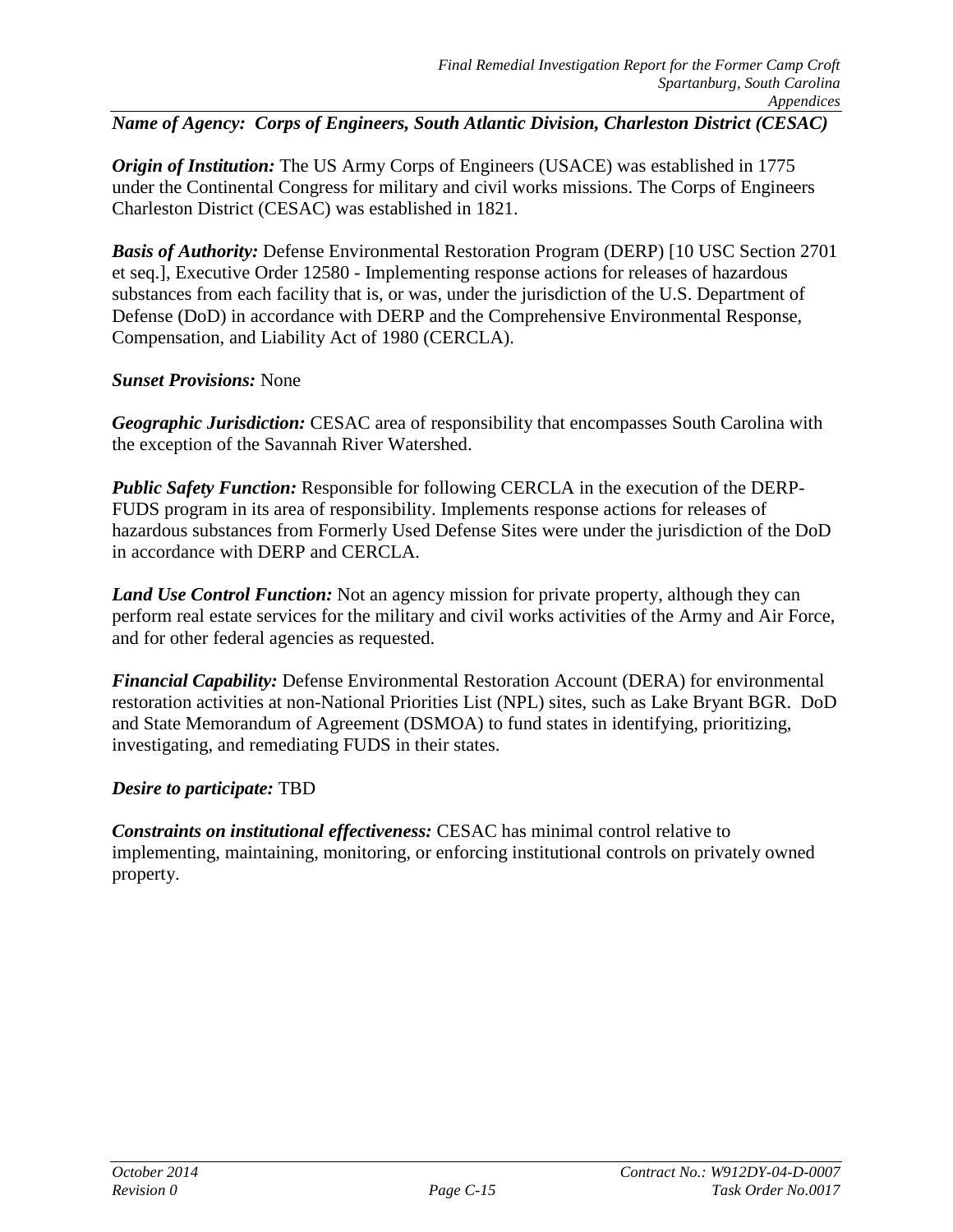### *Name of Agency: South Carolina Department of Health and Environmental Control (SCDHEC)*

*Origin of Institution:* State lawmakers created South Carolina's first State Board of Health in 1878, after a series of yellow fever outbreaks killed 20,000 Americans. In 1950, fish kills and streams polluted with sewage and industrial waste prompted lawmakers to add a Water Pollution Control Authority Board to the State Board of Health. When air pollution control was added in 1965, the environmental arm was renamed the Pollution Control Authority. After a short-lived organizational split in 1970, the Pollution Control Authority and the State Board of Health were reunited in 1973 to form DHEC.

*Basis of Authority:* Comprehensive Environmental Response, Compensation and Liability Act of 1980 (CERCLA). CFR40: "Protection of the Environment", Chapter I, Parts 1-799- Environmental Protection Agency.

*Sunset Provisions:* None

*Geographic Jurisdiction:* State of South Carolina.

*Public Safety Function: SCDHEC regulates other federal agencies, state and local governments.* It develops and enforces regulations to protect human health and the environment under existing environmental laws.

## *Land Use Control Function:* N/A

*Financial Capability:* Defense Environmental Restoration Account (DERA) for environmental restoration activities at non-National Priorities List (NPL) sites, such as the former Camp Croft.

## *Desire to participate:* TBD

*Constraints on institutional effectiveness:* Has responsibility, but not local authority, for implementing, maintaining, monitoring, and enforcing institutional controls at the former Camp Croft.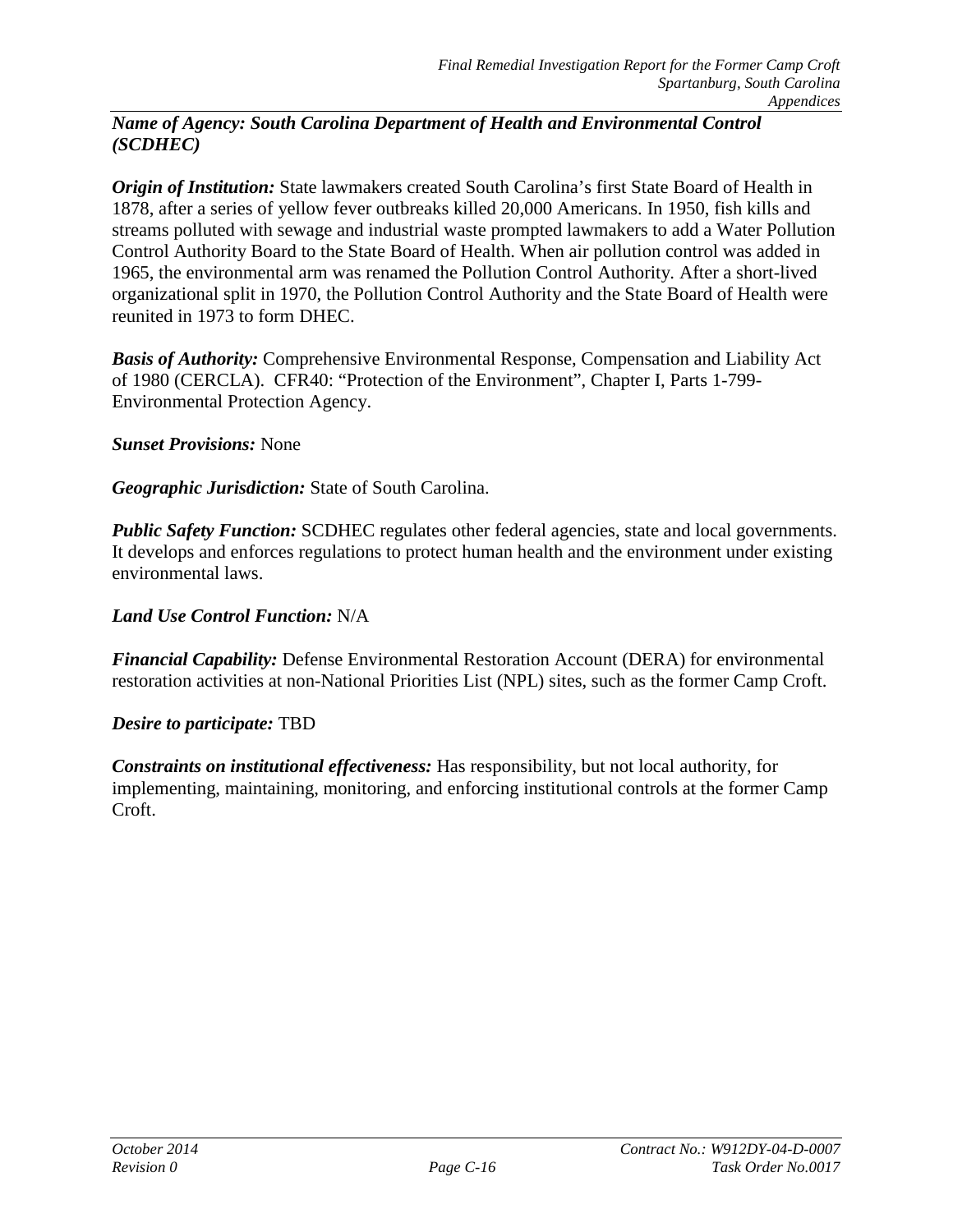## *Agency: South Carolina State Park Service*

*Origin of Institution:* In 1967, the General Assembly passed legislation creating the Department of Parks, Recreation and Tourism (PRT), governed by the PRT Commission, whose primary functions were to promote tourism in the state, operate the state parks system, and assist local governments in the development of recreation facilities and programs.

*Basis of Authority:* South Carolina Constitution and the South Carolina Code of Laws Title 51 - Parks, Recreation and Tourism.

*Sunset Provisions:* None

*Geographic Jurisdiction:* State of South Carolina.

*Public Safety Function:* Law enforcement and emergency services.

*Land Use Control Function:* Only within the applicable regulatory framework.

*Financial Capability:* TBD

*Desire to participate:* TBD

*Constraints on institutional effectiveness:* TBD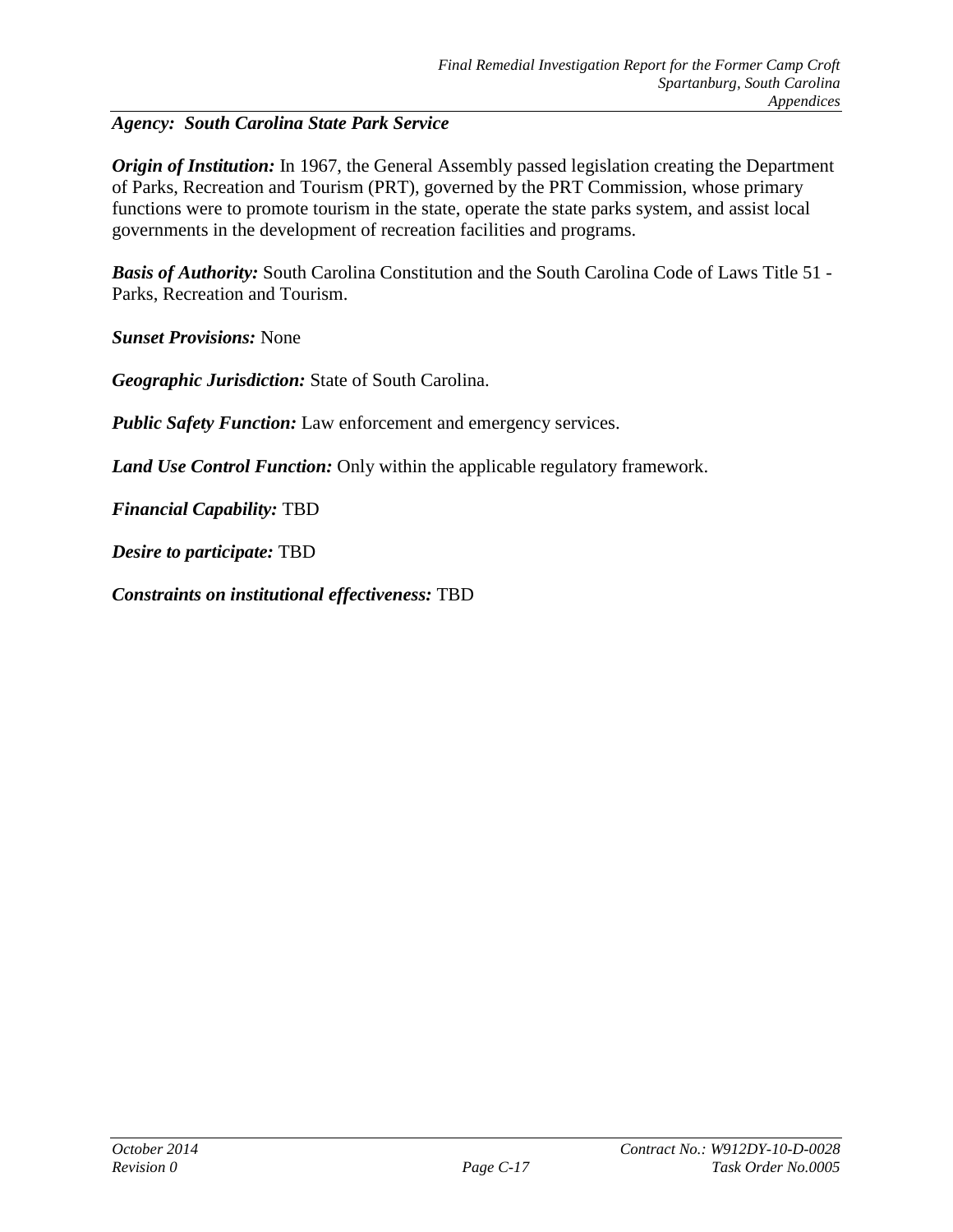## *Agency: Spartanburg County, South Carolina*

*Origin of Institution:* "Spartan District" was created in 1795, from Ninety-Six District. In 1791, at the request of the citizens the legislature renamed the same place Spartanburg District (county) in honor of the district/county seat. In 1868, all districts including Spartanburg were renamed counties.

*Basis of Authority:* CODE County of SPARTANBURG, SOUTH CAROLINA Codified through Ordinance No. O-12-13, adopted April 16, 2012. (Supp. No. 18)

*Sunset Provisions:* None

*Geographic Jurisdiction:* Spartanburg County, SC.

*Public Safety Function:* Law enforcement and emergency services.

*Land Use Control Function:* Only within the applicable regulatory framework.

*Financial Capability:* TBD

*Desire to participate:* TBD

*Constraints on institutional effectiveness:* TBD